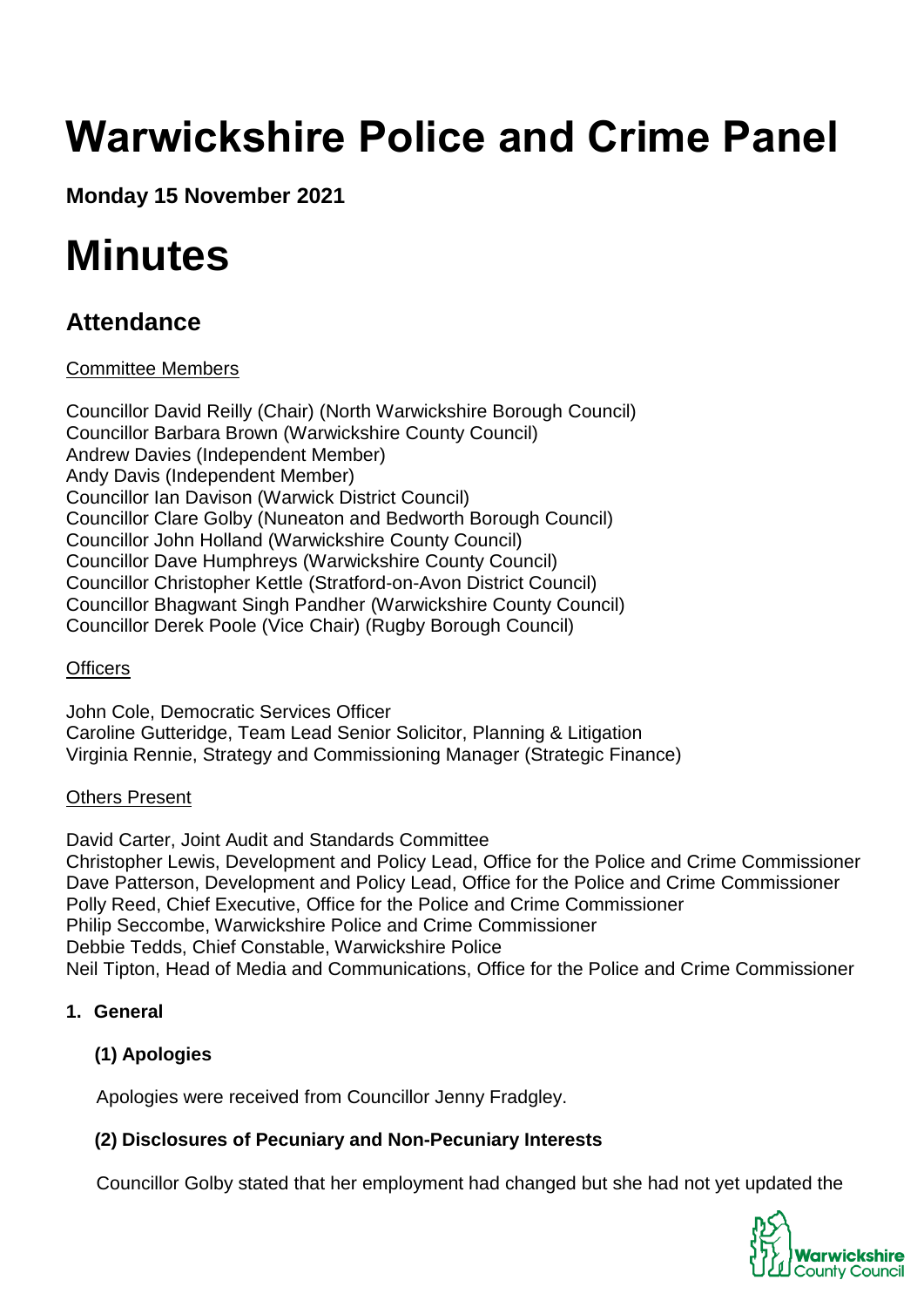register of interests; however, there were no conflicts of interest.

#### **(3) Minutes of the Previous Meeting**

#### **Resolved:**

That the minutes of the meeting held on 23 September 2021 be confirmed as a correct record and signed by the Chair.

There were no matters arising.

#### **(4) Public Speaking**

There was none.

#### **2. Report of the Police and Crime Commissioner**

The Police and Crime Commissioner (PCC) introduced his report, stating that the draft Police and Crime Plan and Gypsy Roma and Traveller report would be discussed separately. The Commissioner advised that, in response to Councillor Holland's query at the previous meeting, the report included details of establishment for police officers since 2012. He reported that an application to the Government's Safer Streets Fund had been accepted; funding of £249,000 had been secured, providing improved resources to address violence against women and girls. He reported that £200,000 had been awarded by the Home Office under the Domestic Abuse Perpetrator Scheme.

#### **(1) Draft Police and Crime Plan 2021-2025**

The Police and Crime Commissioner presented his draft Police and Crime Plan to the Panel, stating that it would be embellished with images and graphics prior to being formally launched. He stated that the Plan reflected the commitments presented to the electorate prior to his re-election in May 2021. Engagement with the public had informed development of the Plan; the results of public consultations undertaken by the Office of the Police and Crime Commissioner (OPCC), Warwickshire Police, and others had been analysed to provide an evidence base.

The Commissioner advised that five priorities were set out within the Plan. A summary had been provided under each priority indicating areas of focus and key performance indicators. These measures would support the 'holding to account' of Warwickshire Police and other partners.

The Commissioner reported that an outline had been included demonstrating how the Plan would work in combination with other national and local priorities, including the Strategic Policing Requirement, and Policing Vision 2025.

The Commissioner stated that the Plan included a commitment to equality and diversity. He advised that, at present, police officer numbers did not fully reflect County demographics. However, collectively, the workforce of Warwickshire Police was representative of the diversity of communities living and working in Warwickshire.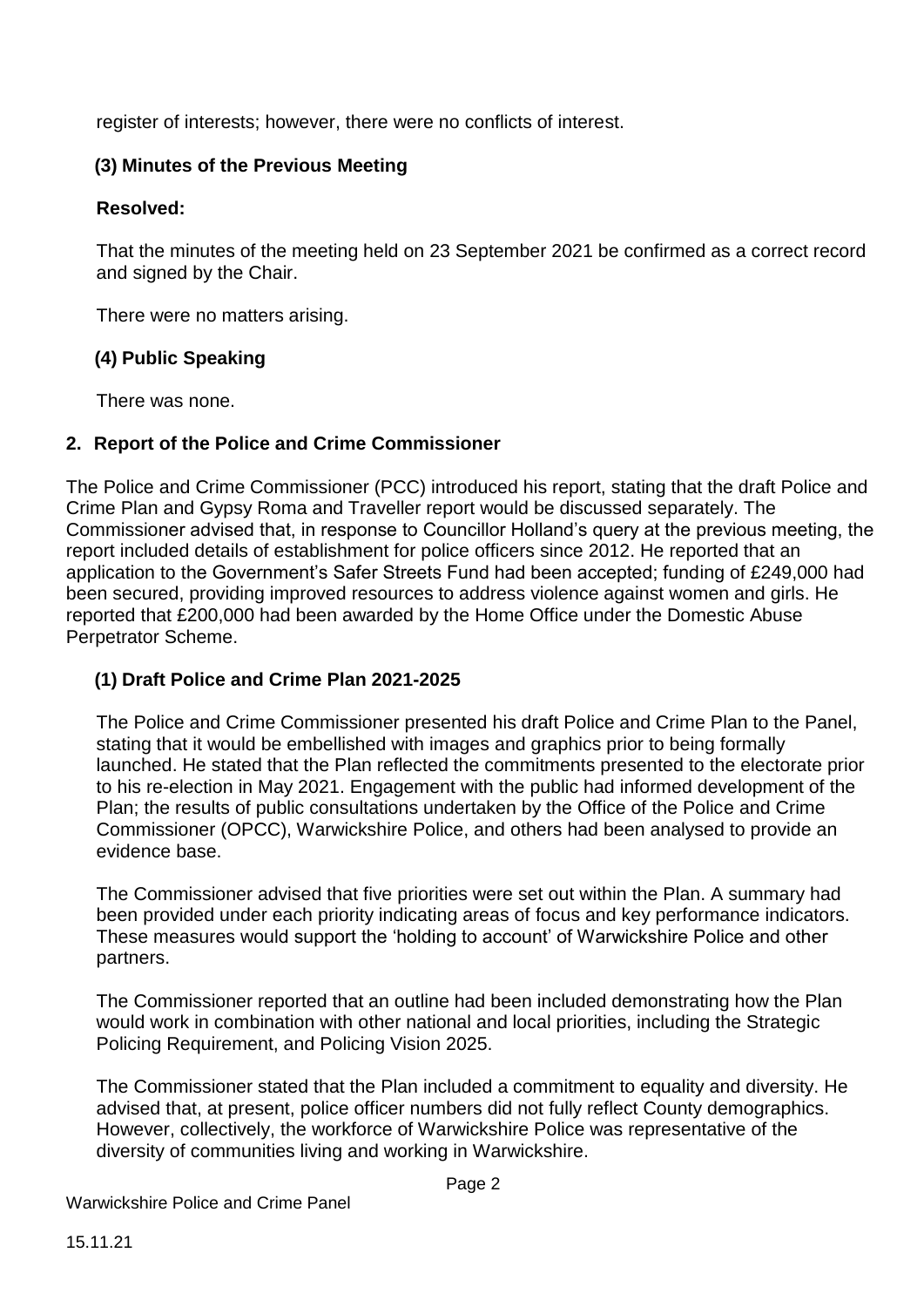The Commissioner stated that the Plan included measures to track delivery of priorities by Warwickshire Police, including key questions to gauge overall success; National Crime and Policing Measures; and details of regular meetings held with the Chief Constable and others.

The Commissioner reported that a balanced budget had been prepared in support of the Plan. Reserve funding had been set at a level that provided adequate security to cover unforeseen circumstances. The Panel would explore this area in more detail at its meeting in January 2022.

The Chair thanked the Commissioner for a comprehensive draft Plan which took account of the Panel's observations over recent meetings. He supported the inclusion of the 'what success will look like' criteria.

Andrew Davies stated that it was a well-structured Plan. He sought clarification of the survey results referred to on page 7 of the document, stating that 50% of participants had provided an equivocal response to the question posed.

Neil Tipton (Head of Media and Communications, OPCC) advised that a professional market research company had been commissioned to undertake the survey, ensuring that it would reach a representative sample of residents, geographically and demographically.

In respect of the results of the survey, the Commissioner stated that 78% of participants had either provided strong agreement to having confidence in Warwickshire Police, or 'tended to agree' that they had confidence. This was an encouraging response, though he would continue to strive for improvement in this area. He accepted Andrew Davies' observation that 'tending to agree' was not an affirmative position; however, the survey response compared favourably with similar consultations undertaken elsewhere.

The Chair noted that 50% of participants had indicated a strong level of confidence in Warwickshire Police, adding that the Panel was pleased that the Commissioner had set a strategic priority to address shortages in levels of public confidence.

Councillor Golby highlighted the commitment within the Plan to "ensure that misogyny has no place within the police, criminal justice agencies or wider society as a whole." She sought clarification, including how the Commissioner proposed to address this issue.

The Commissioner stated that misogyny was a societal problem, and like any organisation, the Police Force was reflective of broader trends. He underlined the importance of ensuring fairness in the workplace, stating that measures such as an effective whistleblowing scheme would help to address the issue.

Chief Constable Debbie Tedds underlined the importance of including a commitment to address misogyny within the Plan. This would support holding to account of measures to safeguard standards of conduct within the Force. She stated that high standards were in place; however, it was vital to maintain vigilance.

Andy Davis stated that it was promising that the Plan included criteria to measure success within the five priority areas. However, improved clarity would support longer-term scrutiny of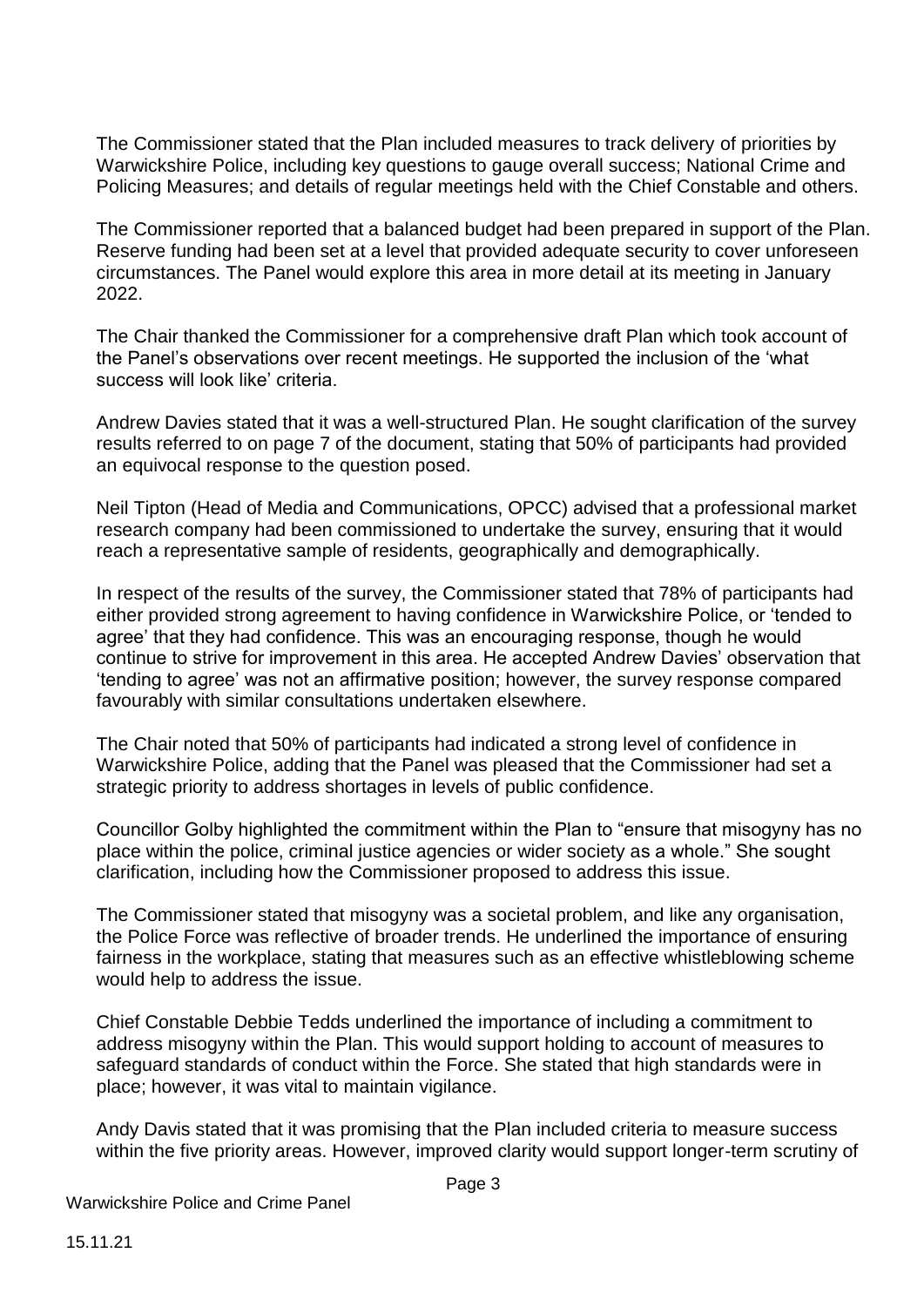the effectiveness of the Plan. He stated that the Planning and Performance Working Group had responsibility to monitor delivery of the Plan. As Chair of the Working Group, he suggested that scrutiny would be supported by development of a common understanding of performance indicators with input from the OPCC.

In support of this objective, Andy Davis moved that:

The Panel establishes a task and finish group to assist the Office of the Police and Crime Commissioner in developing a Performance Framework which will be informed by a RAG (Red, Amber, and Green) assessment of the current Plan as it reaches the end of its lifespan and an analysis to shape relevant targets and measures against the proposed measures of success within the new Plan, ensuring that these are relevant, and an outcome of work undertaken by the Commissioner. The findings of the task and finish group will be reported to the Panel at the meeting on 27 January 2022.

The Chair was supportive of the motion, stating that it provided a means to examine strategic priorities to develop a detailed delivery plan with a focus on areas of priority. The Commissioner's view was sought.

The Commissioner emphasised that it was his responsibility to hold Warwickshire Police to account. However, he supported the initiative, commenting that it could help to generate new ideas and provide improved scope for critical challenge by the Panel. He offered the support of his Office to develop proposals.

The motion was seconded by Councillor Poole. A vote was held, and the motion was unanimously supported.

In response to Councillor Kettle, the Commissioner advised that the Evolve Programme was on track. He was confident that the new ICT system would be delivered on schedule and operational from March 2022.

Councillor Davision stated that it was a well-formed Plan with positive aspirations. However, a developed strategy to address the climate emergency was required, setting out how carbon reduction could be achieved across different areas of policing. A timescale for completion of this work was also required.

The Commissioner advised that detailed work was on-going in this area, including an Estates Review to report before Christmas 2021. The Force would examine scope to install solar panels, insulate buildings, and replace inefficient boilers. Attention would be given to the sustainability of fleet vehicles. He stated that an assessment of baseline emissions was required before detailed targets could be established.

In response to Councillor Davison, the Commissioner advised that his commitment to "support the formulation of a new county wide strategy to co-ordinate activity across all relevant agencies" to address violence against women and girls, was enabled by means of a Warwickshire Board which examined this issue in detail. The Board encompassed Warwickshire Police, WCC, local partners and other agencies; he would take a proactive role in development of a strategy.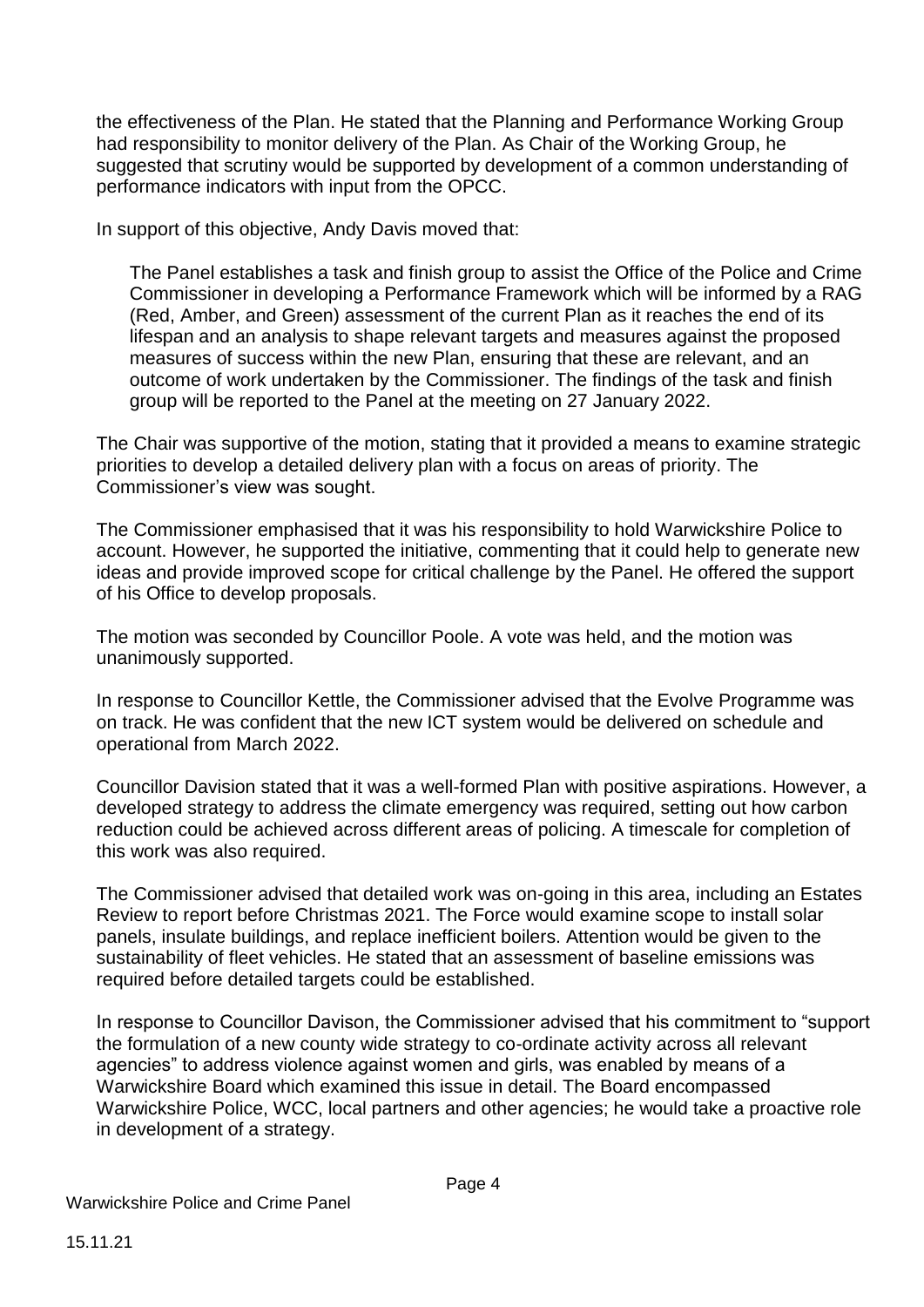Polly Reed (Chief Executive, OPCC) advised that a timeline for the strategy was being developed, a working group had been convened and an update would be provided to the Panel in the next few months.

In response to Councillor Golby, the Commissioner advised that he chaired the Warwickshire Road Safety Partnership which brought together representatives of the Police, Highway Authority, National Highways, and others. The approach taken by Partnership had proved to be effective. He stated that road safety was main priority.

In response to Councillor Golby, the Commissioner advised that the Warwickshire Blue Light Collaboration Joint Advisory Board enabled a focus on mental health matters, including a triage scheme which allowed mental health professionals to work with emergency services to provide support where necessary. A similar initiative provided a means for mental health nurses to provide specialist support within custody suites. He stated that borough and district councils had made good progress to address homelessness; a new facility would soon open in Stratford-upon-Avon. He would seek to ensure that homelessness was properly supported by all partners.

It was resolved that the Panel would formally set out its observations on the draft Police and Crime Plan in a letter to the Commissioner.

#### **(2) Gypsy, Roma and Traveller Update**

The Police and Crime Commissioner introduced the report, emphasising the seriousness of the issue and the significant impact that unauthorised encampments had on communities. He reported that the introduction of the Warwickshire Unauthorised Encampments Protocol had led to an improved coordinated response from agencies, allowing problems to be resolved more easily.

The Commissioner stated that although rarely used, the stopover site located at Oldbury Road, Hartshill was an asset; officers could point to this resource to expedite a resolution in cases of unauthorised encampment.

Chris Lewis (Development and Policy Lead, OPCC) reported that, if passed, the proposed Police, Crime, Sentencing and Courts Act 2022 would lead to significant changes in statute. He outlined the operational implications of the proposed legislative changes, stating that there was an awareness that the criminalisation of trespass could lead to demands on the police that could not easily be met. New powers conferred by the Act could only be deployed within a framework of proportionality, legality, and absolute necessity.

Chris Lewis stated that unauthorised encampments presented challenging circumstances for communities and law enforcement. He advised that public attention often turned to the police to resolve difficulties. However, a partnership response was required. By statute, the local authority held responsibility to facilitate a resolution. He emphasised the importance of enabling a dialogue with traveller communities providing scope for temporary and negotiated stopping. He added that traveller communities were long-established with distinct cultures and attitudes.

In response to the Chair, the Commissioner advised that Martin Rone-Clarke was employed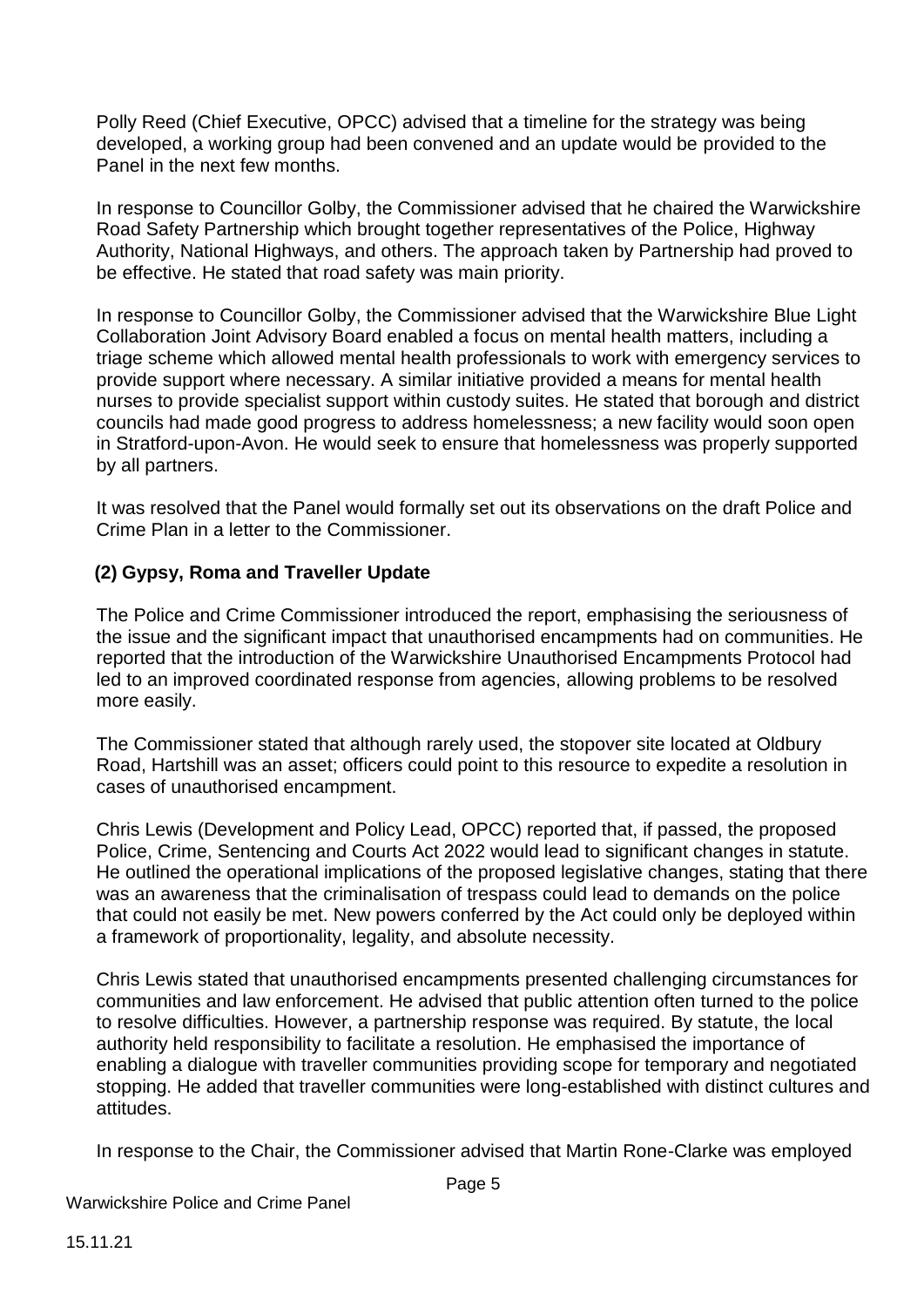by Warwickshire Police (as Gypsy and Traveller Liaison Officer) and had contributed to the National Police Chiefs Council GRT Working Group as a nationally recognised specialist in his field.

Councillor Golby highlighted the impact that unauthorised encampments had on communities, stating that interventions were often ineffective. She queried how the needs of communities could be met.

Chris Lewis recognised that this was an emotive issue which needed to be handled sensitively for an effective resolution to be reached. An evidence-based approach was required which took account of the needs of all parties. This was exemplified by the work undertaken by Martin Rone-Clarke.

The Chair highlighted the complexity of the issue and the need for agencies to work in partnership to identify solutions.

Councillor Holland stated that residents had been subjected to considerable distress because of unauthorised encampments. They had expressed valid and reasonable concerns. However, the rights of traveller communities could not be ignored. He highlighted that there were traveller communities that did not cause any disruption. Partnership across agencies was required for an effective response.

In response to the Chair, the Commissioner agreed to provide an update to the Panel once the terms of the new legislation had been established.

#### **(3) Performance Accountability Meeting (PAM) Report (26 October 2021)**

Councillor Ian Davison sought clarification of the Commissioner's response to the relatively low Action Taken rates for Domestic Violence including high levels of Outcome 16. Additionally, he highlighted reference in the Report to the September 2021 figures for 'Action Taken' outcomes for total recorded crime. This was at 9%.

The Commissioner stated that detailed examination of these statistics was required; reported crime figures included instances where allegations had been made, requiring investigation. He added that crimes committed by a single perpetrator were recorded individually; for example, 39 instances of domestic violence had been reported by one person, this did not equate to 39 perpetrators.

Chief Constable Debbie Tedds advised that in cases of domestic abuse, it was important to encourage victims to contact the Police. Often, victims of domestic abuse were subjected to coercive control, violence, and sexual violence. It was necessary to remove obstacles to allow victims to feel confident to report their experiences. She stated that the Pandemic had presented some challenges due to delays in criminal justice processes. She observed that victims often reported domestic abuse at a point of crisis and later resolved not to support police action. Providing care and support for victims of domestic abuse was key to improving outcomes.

In response to the Chair, Dave Patterson (Development and Policy Lead, OPCC) stated that the Report had been provided to the Panel to evidence the Commissioner's 'holding to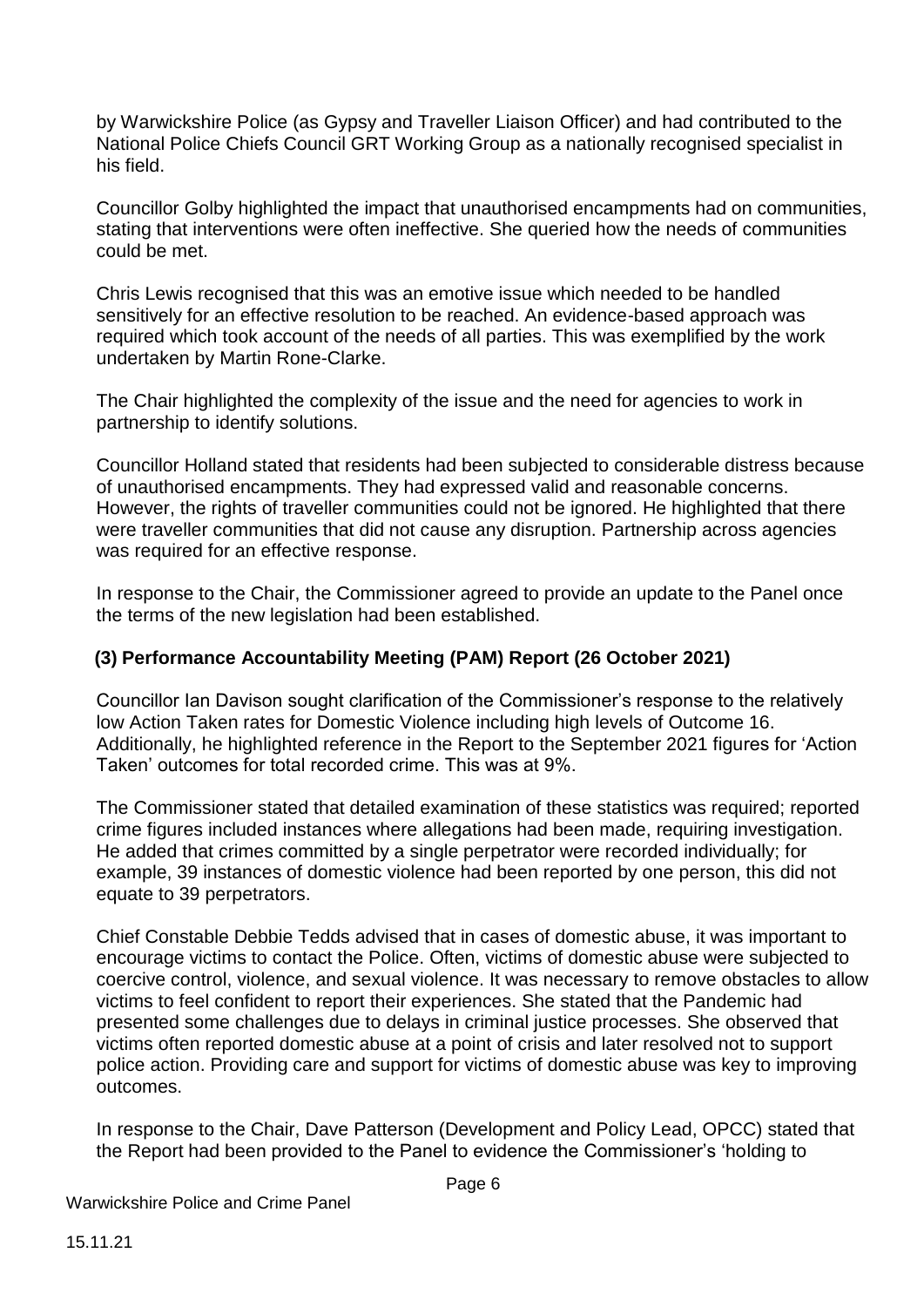account' meetings with the Chief Constable. He provided assurance that action was being taken on the remaining 91% of instances of total recorded crime in September 2021.

In response to Andy Davis, the Commissioner advised that performance figures for the 101 Service varied considerably from week to week. Response times and call abandonment rates had been affected by staff availability during the Pandemic.

The Chief Constable commented that there was a need to view 101 call abandonment rates in the context of pressure on the 999 service; where there is a delay in answering a 101 call, callers will often hang up and dial 999.

#### **3. Police & Crime Panel Annual Report 2020-21**

The Chair drew attention to the updated draft Annual Report which included an additional paragraph relating to performance framework measures.

The Chair suggested that this paragraph be updated to include details of the Panel's resolution to establish a Task and Finish Group to examine performance monitoring in more detail. Members agreed to grant delegated authority to the Chair and Chair of the Planning and Performance Working Group to approve the final draft of the Annual Report once the amendment had been made.

#### **4. Report of the Working Groups**

Councillor Kettle provided an update of monitoring undertaken by the Budget Working Group. He praised the contribution of Sara Ansell, Treasurer at the OPCC, for the clarity and quality of the information she provided to the Group.

Andy Davis provided an update of the recent meeting of the Planning and Performance Working Group. He praised the quality of the Domestic Abuse briefing delivered by the OPCC; a request had been made for a briefing note to be provided to the wider Panel. The OPCC's report on Serious and Organised Crime would also be circulated to Panel members. He stated that the Group would take a close interest in transition arrangements for the new ICT system and would continue to give specific attention to the four principal areas of rape, domestic abuse, 101 communications, and total crime outcomes.

#### **5. Work Programme**

The Work Programme was noted.

In response to Councillor Poole, the Commissioner advised that he intended to appoint a deputy police and crime commissioner following setting of the budget. He stated that this was not a statutory requirement; however, a mandatory requirement for deputy PCCs was being considered as part of the Home Office Review of Police and Crime Commissioners.